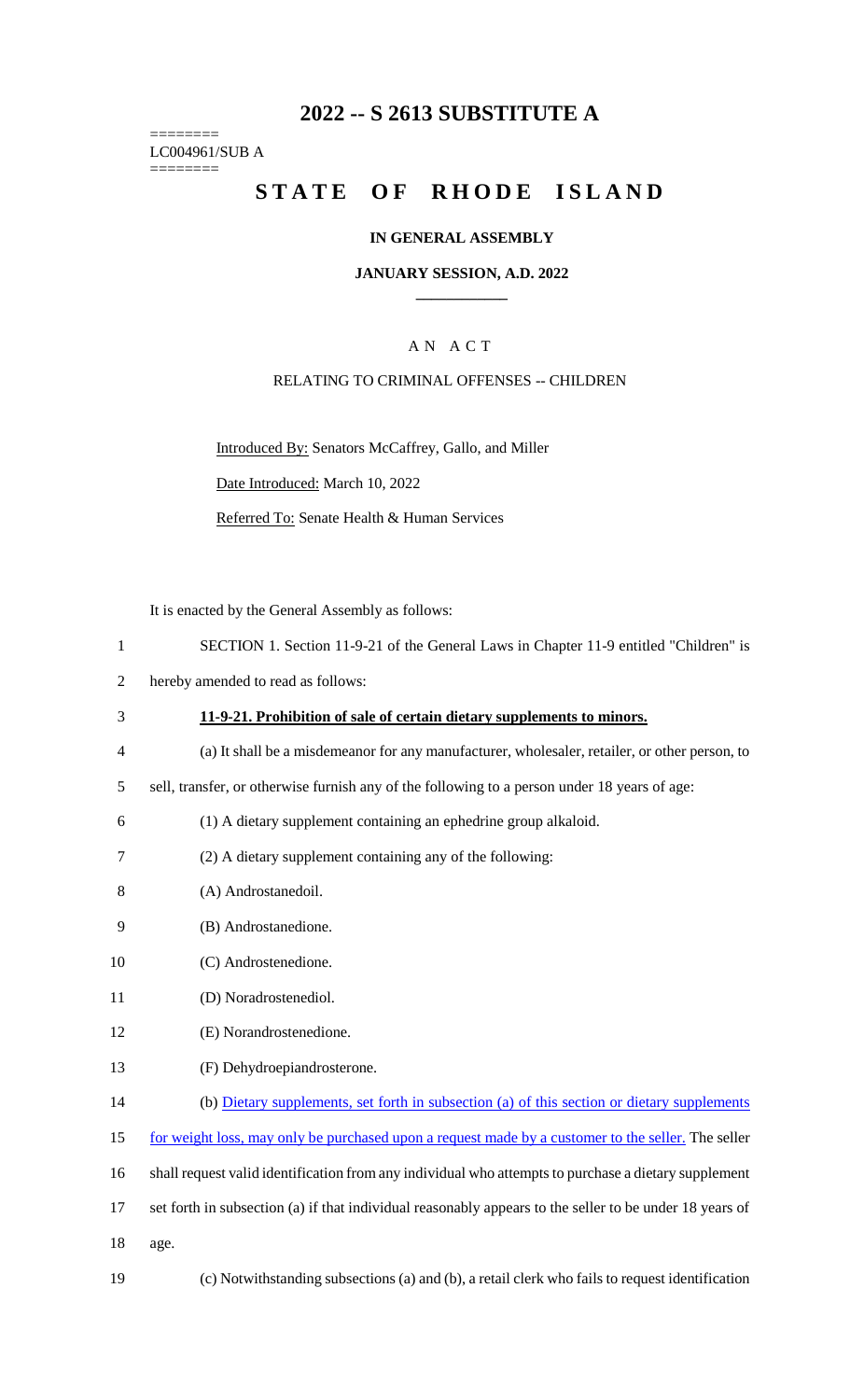- 1 pursuant to subsection (b) of this section shall not be guilty of a misdemeanor, subject to any civil
- 2 penalties, or subject to any disciplinary action or discharge by his or her employer.
- 3 (d) Any retail establishment that sells over-the-counter dietary supplements shall limit
- 4 access to such products in a manner designed to prevent the misuse or abuse of such products.
- 5 Products shall not be directly accessible by customers, and may only be accessed by a retail clerk.
- 6 (e) Retail establishments offering for sale dietary supplements set forth in subsection (a) of
- 7 this section shall conspicuously post at each purchase counter a notice communicating that certain
- 8 over-the-counter diet pills, or dietary supplements set forth in subsection (a) of this section are
- 9 known to cause gastrointestinal impairment, tachycardia, hypertension, myocardial infarction,
- 10 stroke, severe liver injury sometimes requiring transplant or leading to death, organ failure, other
- 11 serious injury, and death.
- 12 (f) Whoever violates this section shall be punished by a fine of no more than \$2,000.
- 13 SECTION 2. This act shall take effect upon passage.

======== LC004961/SUB A ========